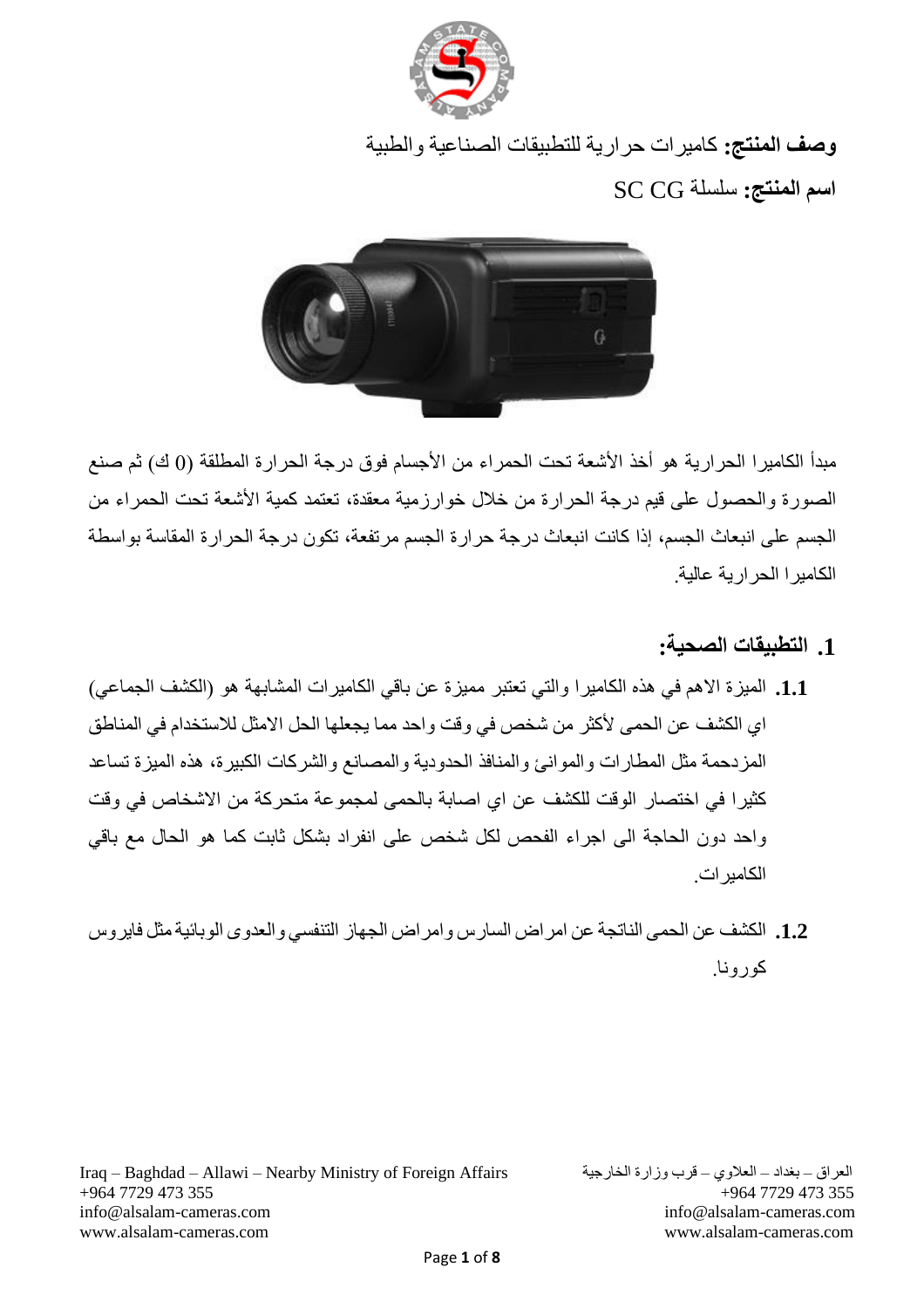



التصوير بالكاميرا الحراري 0320SCCGV التصوير بكاميرا تليفون محمول

## **.2 التطبيقات الصناعية:**

- **.2.1** االنذار ومكافحة الحرائق. **.2.2** مراقبة خطوط نقل النفط والغاز المسال والمياه. **.2.3** مراقبة محطات الضخ والتبريد.
	-
- **.2.4** مراقبة محطات توليد وتوزيع الكهرباء وكذلك خطوط نقل الطاقة الكهربائية.

تجهز الكاميرات مع باقة من الملحقات التي تكمل ادائها ضمن التطبيق المطلوب كما في الصورة ادناه:

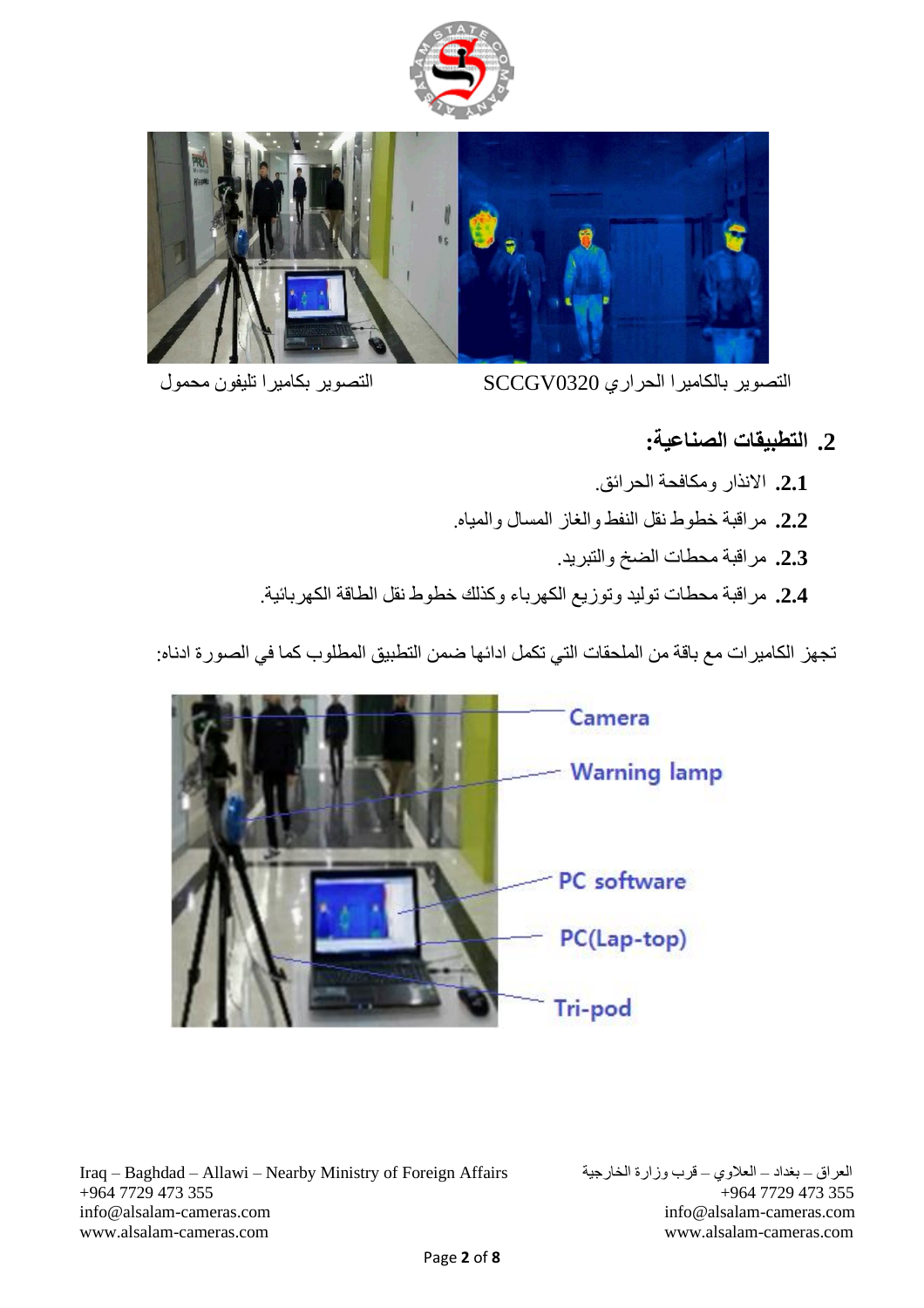

# **1. Introduction**

As tremendous number of people move from one country to another for reasons such as tourism and trade, respiratory diseases like SARS, Zika virus cases, MERS and the infection by new corona virus have terrorized the world every few years, one after the other. In particular, the respiratory disease caused by the new corona virus, which was recently reported to have started in the Chinese city of Wuhan, has become so rapid that it became a very important task to separate person with fever from others, not only in quarantine officials in all airports and ports but also in schools, hospitals, hotels, resorts, sports stadiums, and other public areas where there are a lot of people coming and going.

SC Co., Ltd. which has devoted itself to the development and production of various un-cooled thermal cameras since its establishment in 2010, proposes reliable and cost-effective fever detection & screening packages that identify a person with a fever in public facilities such as airports, ports, schools, hotels, resorts, sports stadiums, and hospitals based on its various experience in the domestic and overseas markets.

### **2. Temperature measurement and fever detection**

Screening people with fever using a thermal camera is basically utilizing the temperature measurement function of the thermal camera, which is the basic function of the thermal camera. People who move in public areas naturally wear clothes, so we have to measure the temperature of the exposed face of the body.

Wearing a mask on the face makes the exposed face area too small, we can measure the temperature of face accurately, and we have to arrange people to take off the mask when people pass by the camera.

The principle of the thermal camera is to take infrared radiation from the objects above absolute temperature of 0 K, then make image, and obtain temperature values through a complex algorithm. The amount of infrared radiation from the object depends on emissivity of the object. If the emissivity of the object is high, measured temperature by thermal camera is high.

What is very interesting is emissivity of the object varies by material of object, surface treatment, color and others.



If the temperature of the human body is 37 degrees Celsius, the temperature of the face is exposed to the atmosphere, which removes heat from the face, and consequently real temperature of the face is naturally below 37℃.

As explained earlier, thick make-up on a person's face would make a difference in emissivity, and even at the same temperature of the body, the temperature of the face measured by the thermal camera would be different. Further, temperature of the face of persons of white, yellow, or black shall be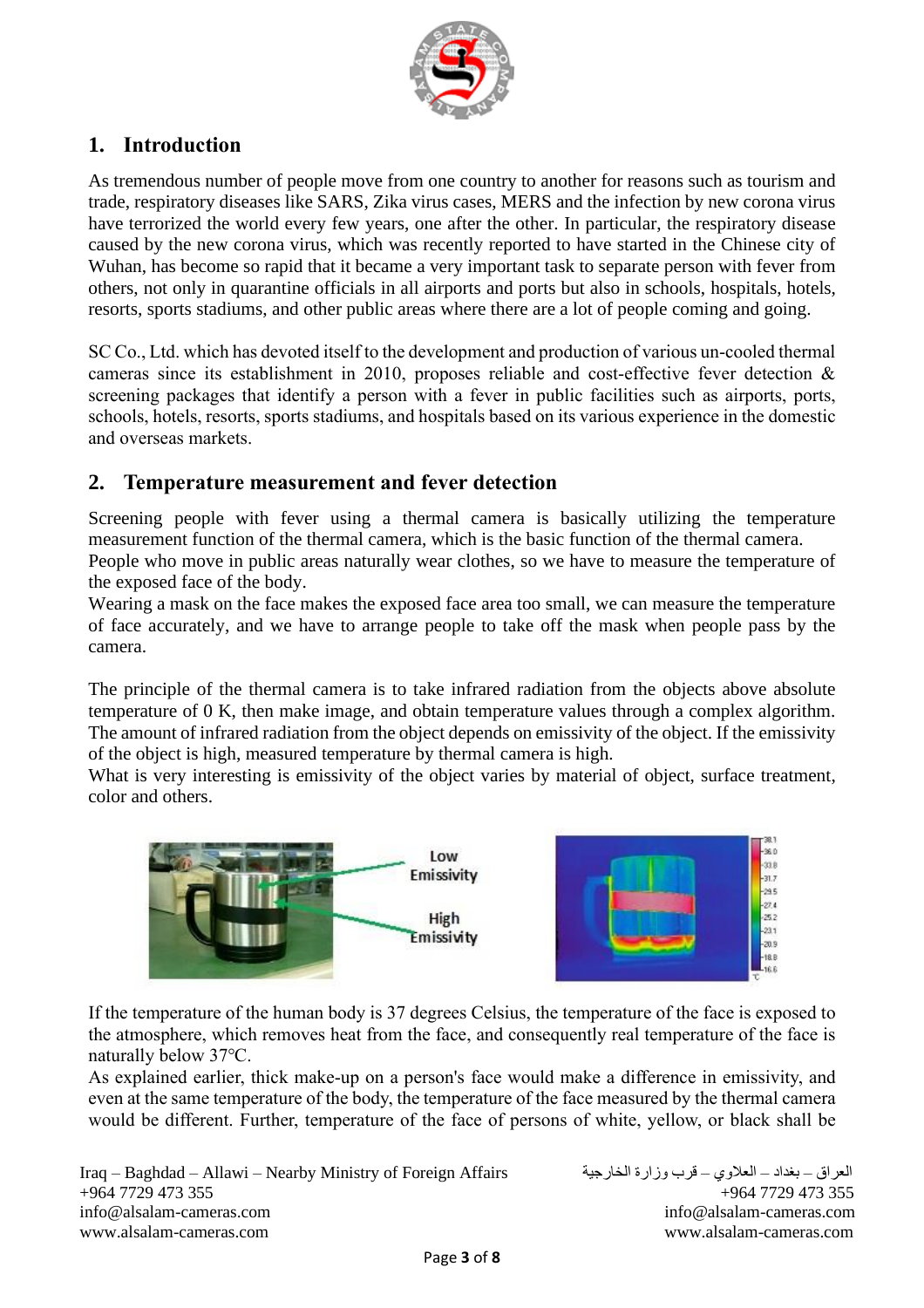

different, even though real body temperature is same. For those who sweat on the face a little more than others, the face temperature measured by thermal camera will appear relatively lower, as the evaporation of the water of sweat will cause them to subtract more heat. It also depends on whether the camera reads the temperature of face by looking directly at the face and looking at the face at the angle. Of course, if camera looks at a person's face and measure it, the temperature measured will be a little higher.

The thermal camera is a very sensitive device, so temperature measurements change if there is a little wind or humidity changes in the area where the camera installed.

There are a number of other factors that change the temperature of a person's face.

Therefore, when measuring the temperature of a person's face with a thermal camera with a purpose of detecting a person with fever, the measured value should not be considered an absolute temperature value but should be recognized as a relative temperature value.

It should be thought that identifying people who have fever with a thermal camera is identifying people who have relatively high facial temperature compared to others, in a group.

After finding a person whose face temperature is relatively higher than others with a thermal camera, you can accurately measure the temperature in the ear using ear thermometer and determine whether the person has or does not have a fever.

After all, the thermal camera is used to identify people who are likely to have the fever and the final judgment is after you measure the temperature of selected person using ear thermometer.

### **3. Components of the fever detection package**

The system includes the following components for screening people with relatively high facial temperature from people pass by the thermal camera.

Since it is usually a measure of a person's face temperature within a distance of 20 meters, consider the camera price and choose a 384x288-resolution camera rather than a 640x480-resolution camera, and the lens with a horizontal FOV between 44° and 20°.

1) Radiometric thermal camera

Thermal camera for temperature measurement of medial measurement range between 20° and 50° or thermal camera for temperature measurement of normal measurement range, which is up to  $120^\circ$ 

Model name of SC thermal camera is SCCGV0320.

2) PC software

Software that processes the temperature raw data sent by the camera through the IP network to show the thermal image, perform various analysis, and record thermal image or temperature data as per the set parameters when a person with a face temperature higher than the set temperature is detected.

In the package of SCCGV0320, several different kinds of PC software are included free of charge.

- a) Thermal imaging analyzer Software that processes data from one camera
- b) Quad channel analyzer Software that processes data from up to four cameras to show the thermal image and perform various analysis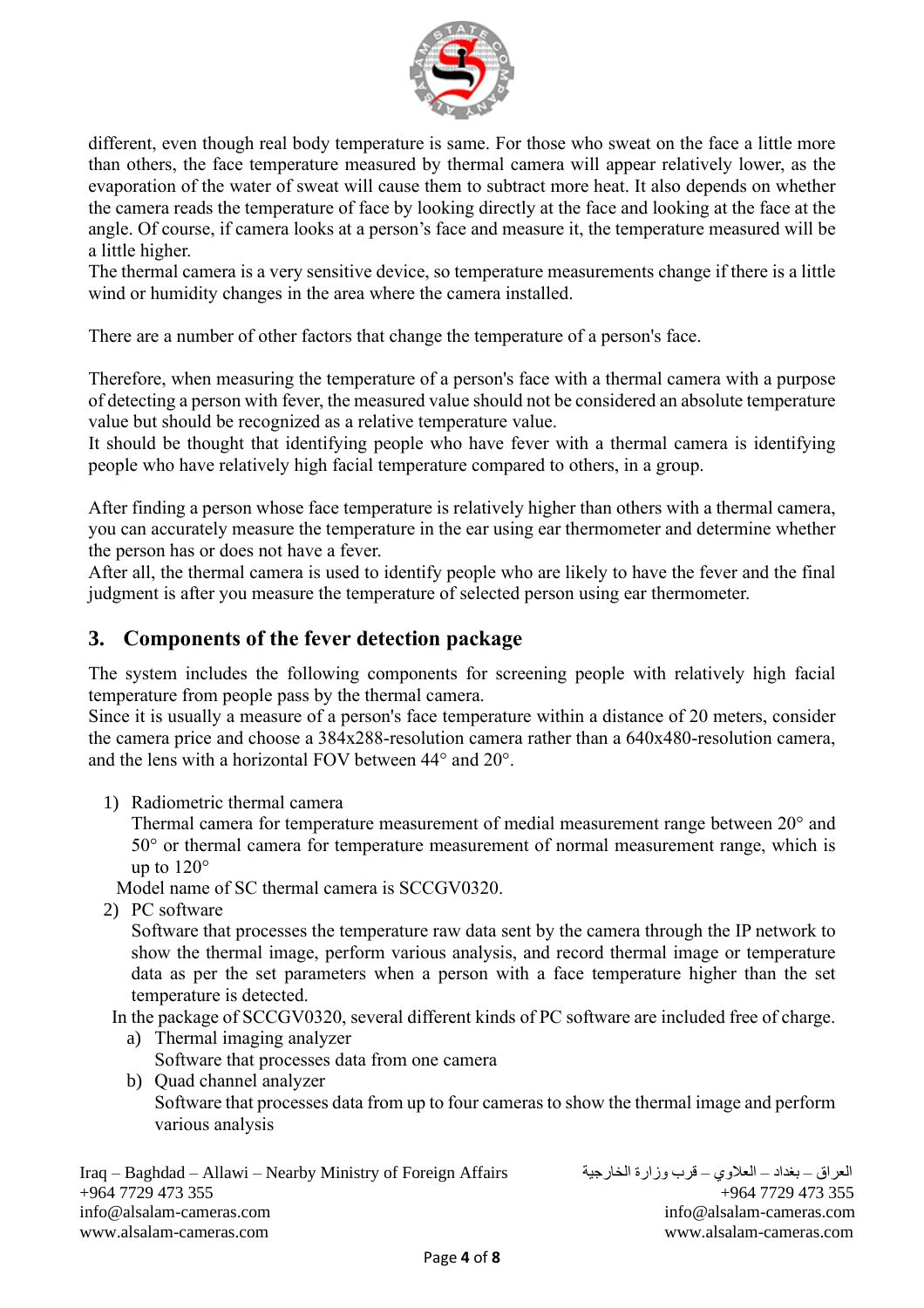

c) Camera controller

Access to the camera via IP network and set various parameters like ROI setting, temperature setting in ROI, and others.

3) PC or laptop

This is to run PC software such as the thermal imaging analyzer or quad channel analyzer, execute various analysis, and store thermal images or temperature data with the parameters set when the alarm is triggered.

4) Warning lamp

If the face temperature is above the set temperature, the camera outputs an alarm signal.

When the warning lamp flashes, the inspector calls the person and checks the temperature inside the ear to check if the person has a fever.

Warning lamps are not within the scope of the SC supply.

The power supply of the warning lamp and the cabling for receiving alarm signals from the camera shall be handled by the user, referring to the information described in this document.

5) Tri-pod

Install the camera and then adjust it in the desired direction so that the camera can take thermal images of the people who move.

If necessary, install the warning lamp on the tri-pod, too.

- 6) Accessories
	- a) Power adaptor for the camera: 110/220VAC to 12VDC (total length: 2.5m)
	- b) Ethernet cable: Connect the camera to the PC (total length: 2m)
	- c) CD

The CD contains the user manual of the camera and the user manual of the PC software.



### **1. Alarm configuration**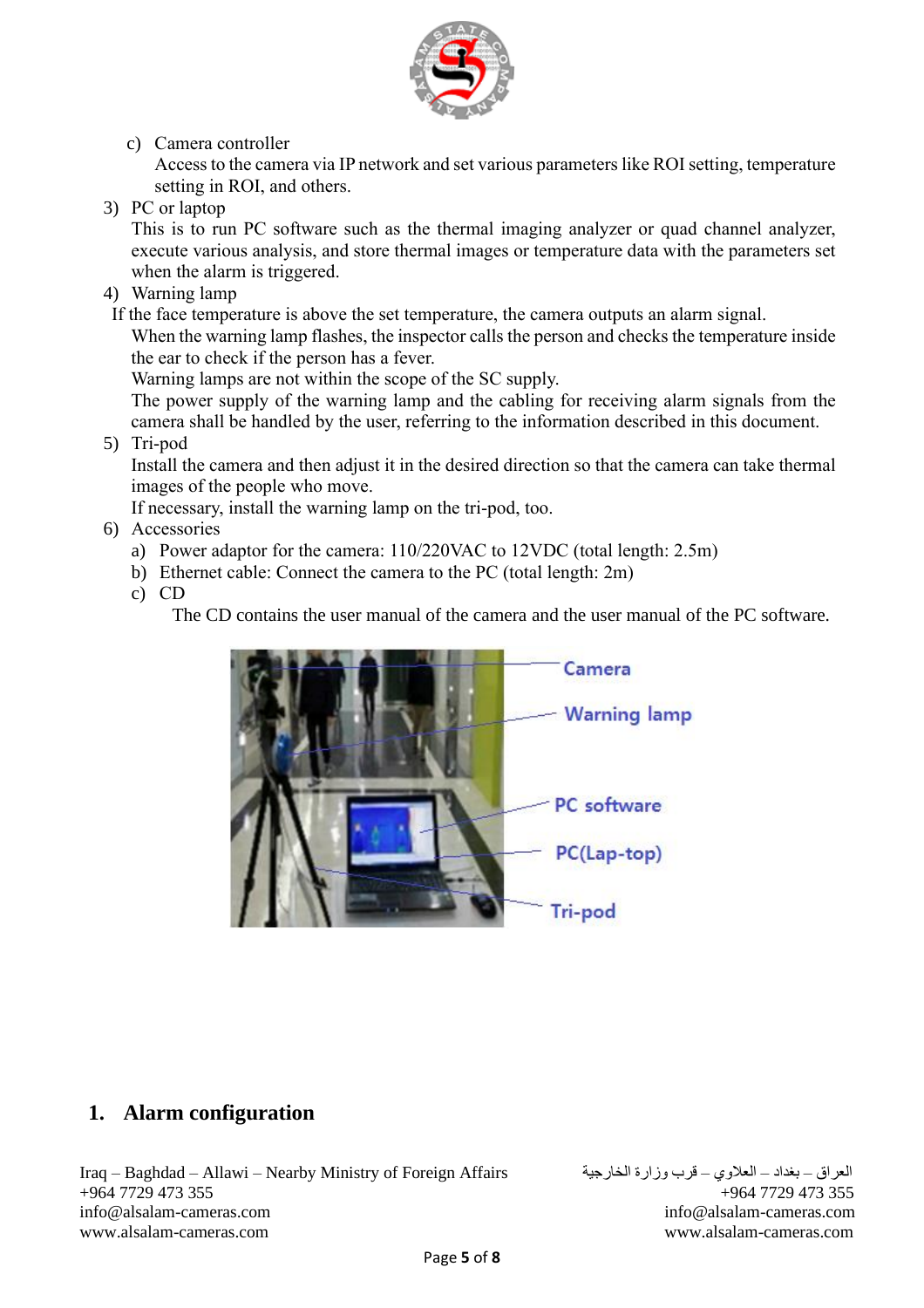

#### **Camera rear interface**



- ① CVBS (composite video) output (BNC port)
- ② 12 VDC power in
- ③ Micro HDM port
- ④ Digital I/O port

| RS-485    |         | N/A | ALARM 1 |         | ALARM <sub>2</sub> |         |
|-----------|---------|-----|---------|---------|--------------------|---------|
| $RS-485+$ | RS-485- |     | SW1 NO  | SW1 COM | SW <sub>2</sub> NO | SW2 COM |

- ⑤ Jog switch
- ⑥ POWER LED
- $\overline{2}$  RJ45 port

### **Camera rear interface**

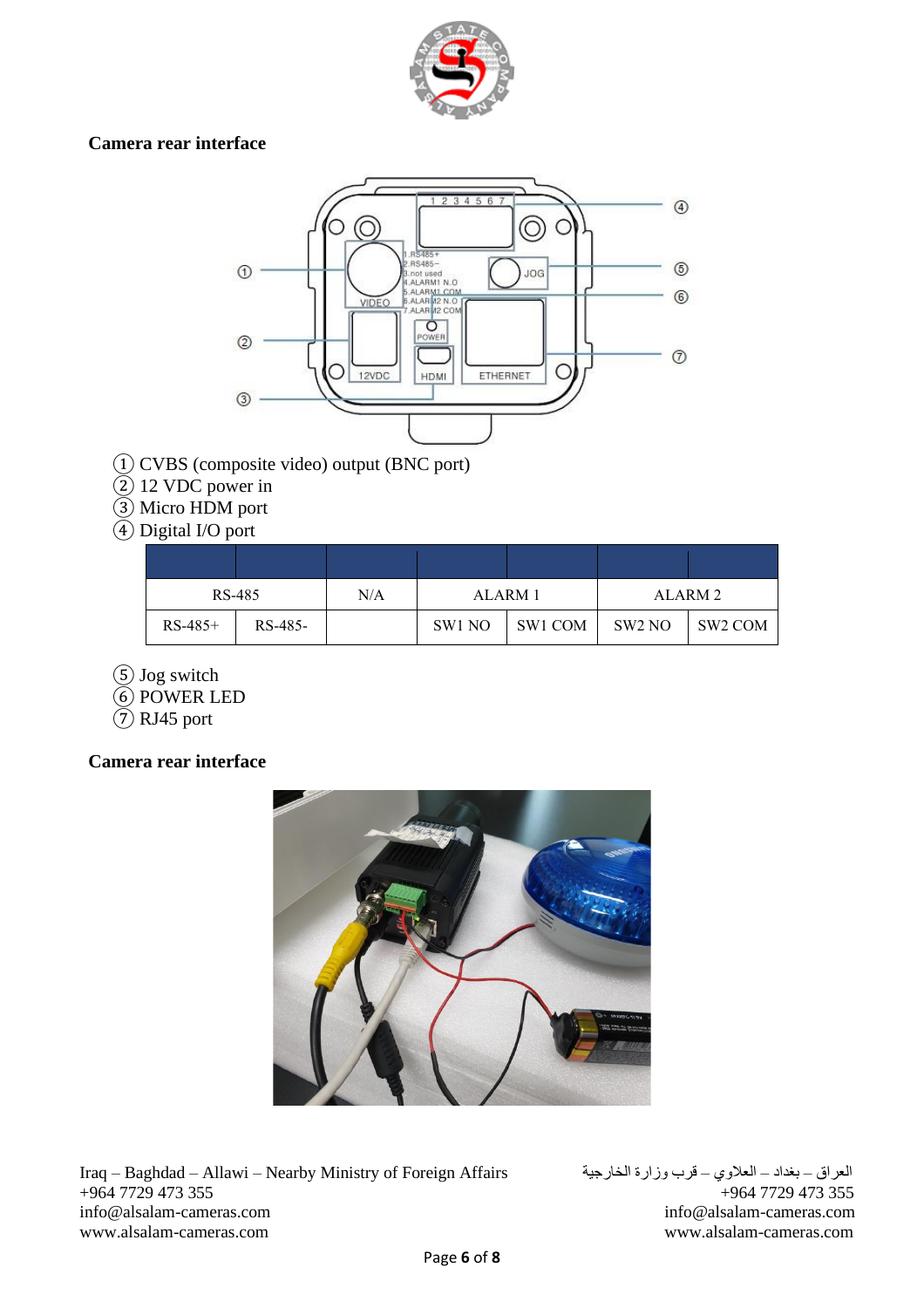

User must provide power to warning lamp separately or other device, which will operated when camera outputs alarm signal, as shown in the picture on the left.

Cabling must be done as shown in the captured image on the left.

Digital I/O port of #4 and #5 play a role of switch. That is, when camera outputs alarm signal, digital I/O port of #4 and #5 is connected and power supply to the warning lamp is completed and warning lamp flashes.

#### **Specification of digital I/O port (relay)**

- 1) Max. Voltage: 250V
- 2) Max. Current:
	- a) AC+DC: 200mA
	- b) DC only: 350mA
- 3) General practice: Normally, engineers in power field use voltage and current under 50% of rating.

### **5. Thermal camera fever detection demonstration video**

This is a demonstration video that shows how to identify people with higher facial temperature than others, while people on the walk using a thermal camera.

When you play the video, you'll see a video taken by mobile phone camera on the right and video taken by the SCCGV0320 thermal camera on the right, and the warning lamp will flash when a person with much higher facial temperature pass by the camera.



Video taken by mobile phone camera Thermal video taken by SCCGV0320 thermal camera

If a quarantine officer sits in front of a laptop PC and looks at a SCCGV0320 camera's thermal video, he or she can recognize which person's face temperature is higher than others.

In addition, we can make the preset wave file play; record the image or make the border of thermal image may flash red, if the face temperature of a person is higher than the set temperature, if we set in the thermal imaging analyzer or quad channel analyzer.